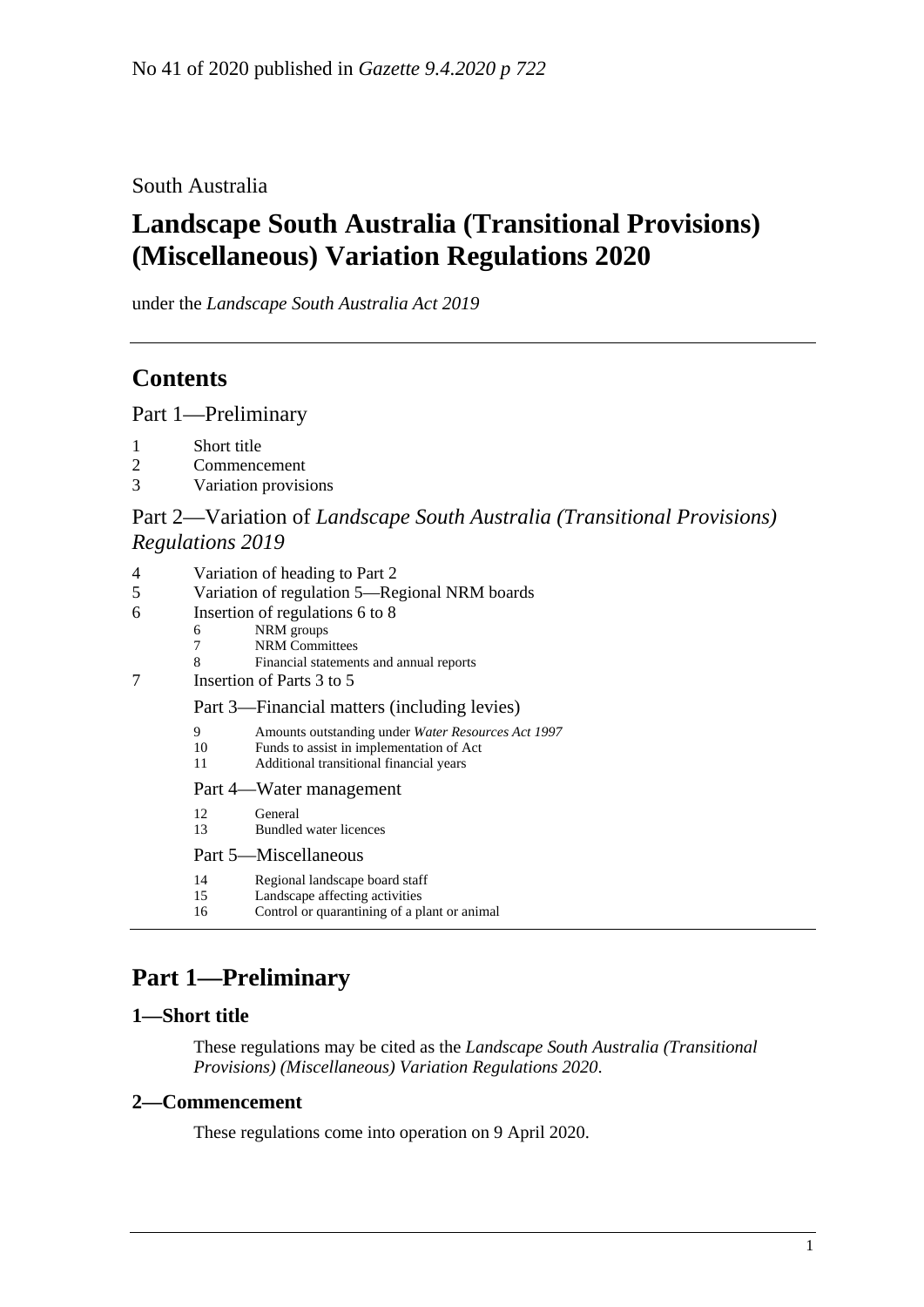### <span id="page-1-0"></span>**3—Variation provisions**

In these regulations, a provision under a heading referring to the variation of specified regulations varies the regulations so specified.

## <span id="page-1-1"></span>**Part 2—Variation of** *Landscape South Australia (Transitional Provisions) Regulations 2019*

#### <span id="page-1-2"></span>**4—Variation of heading to Part 2**

Heading to Part 2—delete "Establishment of boards" and substitute:

#### Governance

#### <span id="page-1-3"></span>**5—Variation of regulation 5—Regional NRM boards**

Regulation 5—after its present contents (now to be designated as subregulation (1)) insert:

- (2) In connection with the operation of Schedule 5 clause 90(1) of the Act—
	- (a) if a person is appointed under that clause as the sole member of a regional NRM board—they will be taken to be the presiding member of the board under the repealed Act; and
	- (b) if 2 or more persons are appointed under that clause as the members of a regional NRM board—the Minister may appoint 1 of the persons as the presiding member of the board under the repealed Act.

#### <span id="page-1-4"></span>**6—Insertion of regulations 6 to 8**

<span id="page-1-5"></span>After regulation 5 insert:

#### **6—NRM groups**

- (1) An NRM group that has not been abolished under section 46 of the repealed Act before the designated day will continue in existence until abolished by the Minister by notice in the Gazette under this regulation.
- <span id="page-1-6"></span>(2) In connection with [subregulation](#page-1-5) (1)—
	- (a) subject to any direction of the Minister, the NRM group will be responsible to the regional landscape board or boards with regions that coincide with any part of the area within which the NRM group operates; and
	- (b) sections 47 to 62 (inclusive), other than section 61, of the repealed Act will continue to apply to and in relation to the NRM group subject to the following provisions:
		- (i) a reference in those sections to a relevant regional NRM board or boards will be taken to be a reference to the relevant regional landscape board or boards referred to in [paragraph](#page-1-6) (a); and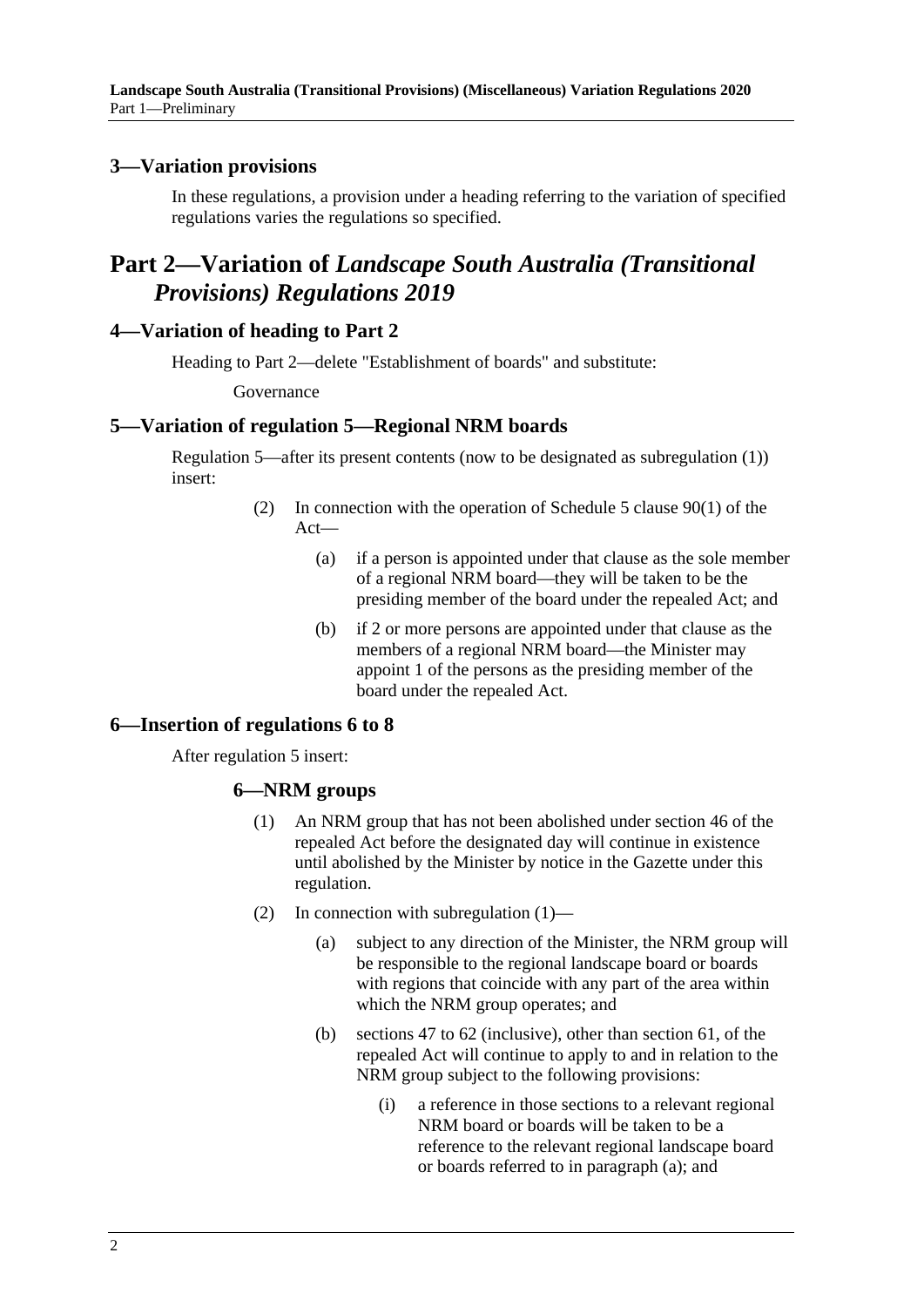- (ii) a reference in those sections to a relevant regional NRM plan will be taken to include a reference to a relevant regional landscape plan; and
- (iii) the functions of the NRM group will include supporting the objects of the Act and assisting in other ways to support the administration of the Act at the local level; and
- (c) on the abolition of the NRM group the Minister may, by notice in the Gazette, provide for the vesting or distribution of any outstanding property, assets or rights of the NRM group, and attach any liability of the NRM group to the Minister or to a regional landscape board (as the Minister thinks fit).
- (3) In this regulation—

*designated day* means the designated day under Schedule 5 clause 90 of the Act.

## **7—NRM Committees**

- (1) A committee established by a regional NRM board under section 35 of the repealed Act and in existence immediately before the designated day will, subject to the Act, be taken to be a committee established under section 36 of the Act by a regional landscape board or boards with a region, or any part of a region that coincides with the region of the NRM board (and then may be reconstituted or dissolved by the regional landscape board or boards as they think fit).
- (2) In this regulation—

*designated day* means the designated day under Schedule 5 clause 90 of the Act.

#### <span id="page-2-0"></span>**8—Financial statements and annual reports**

- (1) The Chief Executive will be responsible for—
	- (a) the finalisation of the accounts and financial statements for the 2019/2020 financial year for regional NRM boards and NRM groups; and
	- (b) the preparation of an annual report relating to the activities of regional NRM boards and NRM groups for the 2019/2020 financial year.
- (2) [Subregulation](#page-2-0) (1) does not apply in relation to an NRM group that continues in existence during any part of the 2020/2021 financial year.
- (3) If a regional landscape board established during the 2019/2020 financial year does not hold any money during that financial year, the board is not required to prepare and provide an annual report for that financial year to the Minister.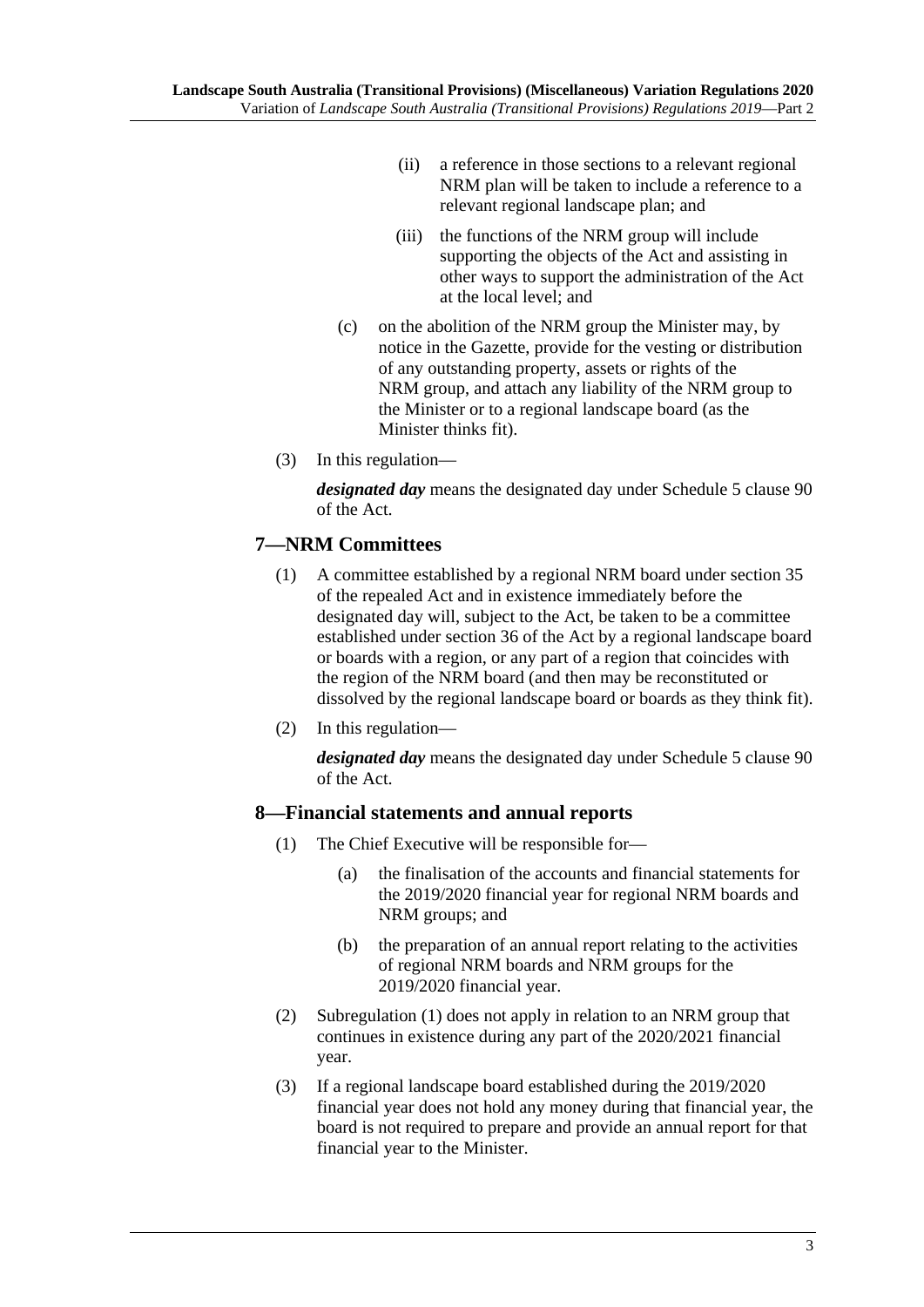### <span id="page-3-0"></span>**7—Insertion of Parts 3 to 5**

After regulation 8 insert:

## **Part 3—Financial matters (including levies)**

#### **9—Amounts outstanding under** *Water Resources Act 1997*

- (1) This regulation applies to—
	- (a) a levy or penalty declared under the relevant Act; and
	- (b) interest payable under the relevant Act (including interest that may be declared on account of any default under the relevant Act); and
	- (c) any rental for water meters; and
	- (d) any other fee or amount payable under the relevant Act.
- (2) An amount or liability to which this regulation applies is prescribed for the purposes of Schedule 5 clause 96(d) of the Act.
- (3) An amount or liability to which this regulation applies that is recovered under the repealed Act—
	- (a) will, subject to the operation of Schedule 5 clause 97 of the Act, be paid into the NRM Fund; and
	- (b) will be applied—
		- (i) for any purpose for which it could be applied before the relevant day; or
		- (ii) for any purpose connected with the operation of the repealed Act or the *[Landscape South Australia](http://www.legislation.sa.gov.au/index.aspx?action=legref&type=act&legtitle=Landscape%20South%20Australia%20Act%202019)  Act [2019](http://www.legislation.sa.gov.au/index.aspx?action=legref&type=act&legtitle=Landscape%20South%20Australia%20Act%202019)*.
- (4) In this regulation—

*relevant Act* means the *[Water Resources Act](http://www.legislation.sa.gov.au/index.aspx?action=legref&type=act&legtitle=Water%20Resources%20Act%201997) 1997*;

*relevant day* means the day on which Parts 1 and 8 of the relevant Act are repealed.

#### **10—Funds to assist in implementation of Act**

A regional NRM board may apply any part of its fund under section 120 of the repealed Act in providing support to the implementation of the *[Landscape South Australia Act](http://www.legislation.sa.gov.au/index.aspx?action=legref&type=act&legtitle=Landscape%20South%20Australia%20Act%202019) 2019*.

#### **11—Additional transitional financial years**

- (1) In relation to a prescribed transitional financial year—
	- (a) the annual business plan of a regional landscape board does not need to be consistent with a regional landscape plan insofar as that plan is a regional NRM plan that has been applied and adopted under Schedule 5 Part 30 of the Act; and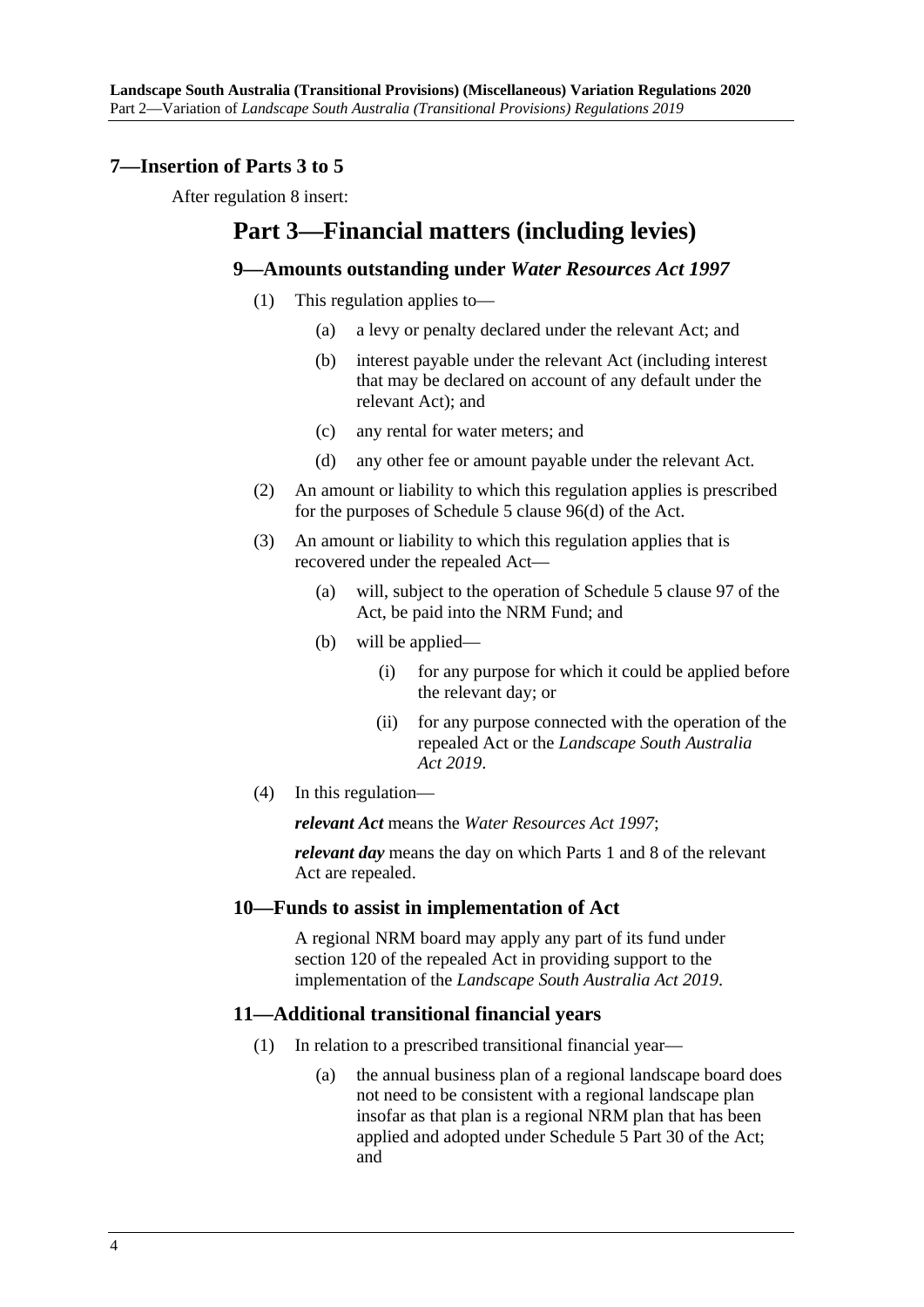- (b) the Minister may extend the scheme established under Schedule 5 clause 95(4) of the Act so that it applies in relation to 1 or both of the prescribed transitional financial years, subject to the following qualifications:
	- (i) subsections (4) to (10) of section 51 of the Act will apply in relation to those prescribed transitional financial years;
	- (ii) the scheme may not modify the requirements of sections 66, 71 or 76 of the Act in relation to those prescribed transitional financial years,

but otherwise the scheme may continue to apply as set out in Schedule 5 clause 95 of the Act.

(2) In this regulation—

*prescribed transitional financial year* means the 2023/2024 financial year and the 2024/2025 financial year.

## **Part 4—Water management**

#### **12—General**

- (1) The following regulations will, on and from the designated day, continue to have force and effect as it they were regulations made under the relevant provisions of the Act (and may be varied or revoked by the Governor under the Act):
	- (a) the *[Natural Resources Management \(Eastern and Western](http://www.legislation.sa.gov.au/index.aspx?action=legref&type=act&legtitle=Natural%20Resources%20Management%20(Eastern%20and%20Western%20Mount%20Lofty%20Ranges%E2%80%94Prescribed%20Water%20Resources)%20(Exemption%20of%20Certain%20Existing%20Users)%20Regulations%202012)  [Mount Lofty Ranges—Prescribed Water Resources\)](http://www.legislation.sa.gov.au/index.aspx?action=legref&type=act&legtitle=Natural%20Resources%20Management%20(Eastern%20and%20Western%20Mount%20Lofty%20Ranges%E2%80%94Prescribed%20Water%20Resources)%20(Exemption%20of%20Certain%20Existing%20Users)%20Regulations%202012)  [\(Exemption of Certain Existing Users\) Regulations](http://www.legislation.sa.gov.au/index.aspx?action=legref&type=act&legtitle=Natural%20Resources%20Management%20(Eastern%20and%20Western%20Mount%20Lofty%20Ranges%E2%80%94Prescribed%20Water%20Resources)%20(Exemption%20of%20Certain%20Existing%20Users)%20Regulations%202012) 2012*;
	- (b) the *[Natural Resources Management \(Marne Saunders](http://www.legislation.sa.gov.au/index.aspx?action=legref&type=act&legtitle=Natural%20Resources%20Management%20(Marne%20Saunders%20Prescribed%20Water%20Resources%20Area%E2%80%94Reduction%20of%20Water%20Access%20Entitlements)%20Regulations%202009)  [Prescribed Water Resources Area—Reduction of Water](http://www.legislation.sa.gov.au/index.aspx?action=legref&type=act&legtitle=Natural%20Resources%20Management%20(Marne%20Saunders%20Prescribed%20Water%20Resources%20Area%E2%80%94Reduction%20of%20Water%20Access%20Entitlements)%20Regulations%202009)  [Access Entitlements\) Regulations](http://www.legislation.sa.gov.au/index.aspx?action=legref&type=act&legtitle=Natural%20Resources%20Management%20(Marne%20Saunders%20Prescribed%20Water%20Resources%20Area%E2%80%94Reduction%20of%20Water%20Access%20Entitlements)%20Regulations%202009) 2009*;
	- (c) the *[Natural Resources Management \(Peake, Roby and](http://www.legislation.sa.gov.au/index.aspx?action=legref&type=act&legtitle=Natural%20Resources%20Management%20(Peake%20Roby%20and%20Sherlock%20Prescribed%20Wells%20Area%E2%80%94Reduction%20of%20Water%20Access%20Entitlements)%20Regulations%202010)  [Sherlock Prescribed Wells Area—Reduction of Water](http://www.legislation.sa.gov.au/index.aspx?action=legref&type=act&legtitle=Natural%20Resources%20Management%20(Peake%20Roby%20and%20Sherlock%20Prescribed%20Wells%20Area%E2%80%94Reduction%20of%20Water%20Access%20Entitlements)%20Regulations%202010)  [Access Entitlements\) Regulations](http://www.legislation.sa.gov.au/index.aspx?action=legref&type=act&legtitle=Natural%20Resources%20Management%20(Peake%20Roby%20and%20Sherlock%20Prescribed%20Wells%20Area%E2%80%94Reduction%20of%20Water%20Access%20Entitlements)%20Regulations%202010) 2010*.
- (2) A direction given to an owner of land under section 134 of the repealed Act, and in effect immediately before the designated day, will continue to have effect as it had been given under section 111 of the Act.
- (3) A proclamation under section 142 or Schedule 2 of the repealed Act, and in effect immediately before the designated day, will continue to have effect as if it were a proclamation made under the corresponding provisions of the Act (and may be varied or revoked by the Governor under the Act).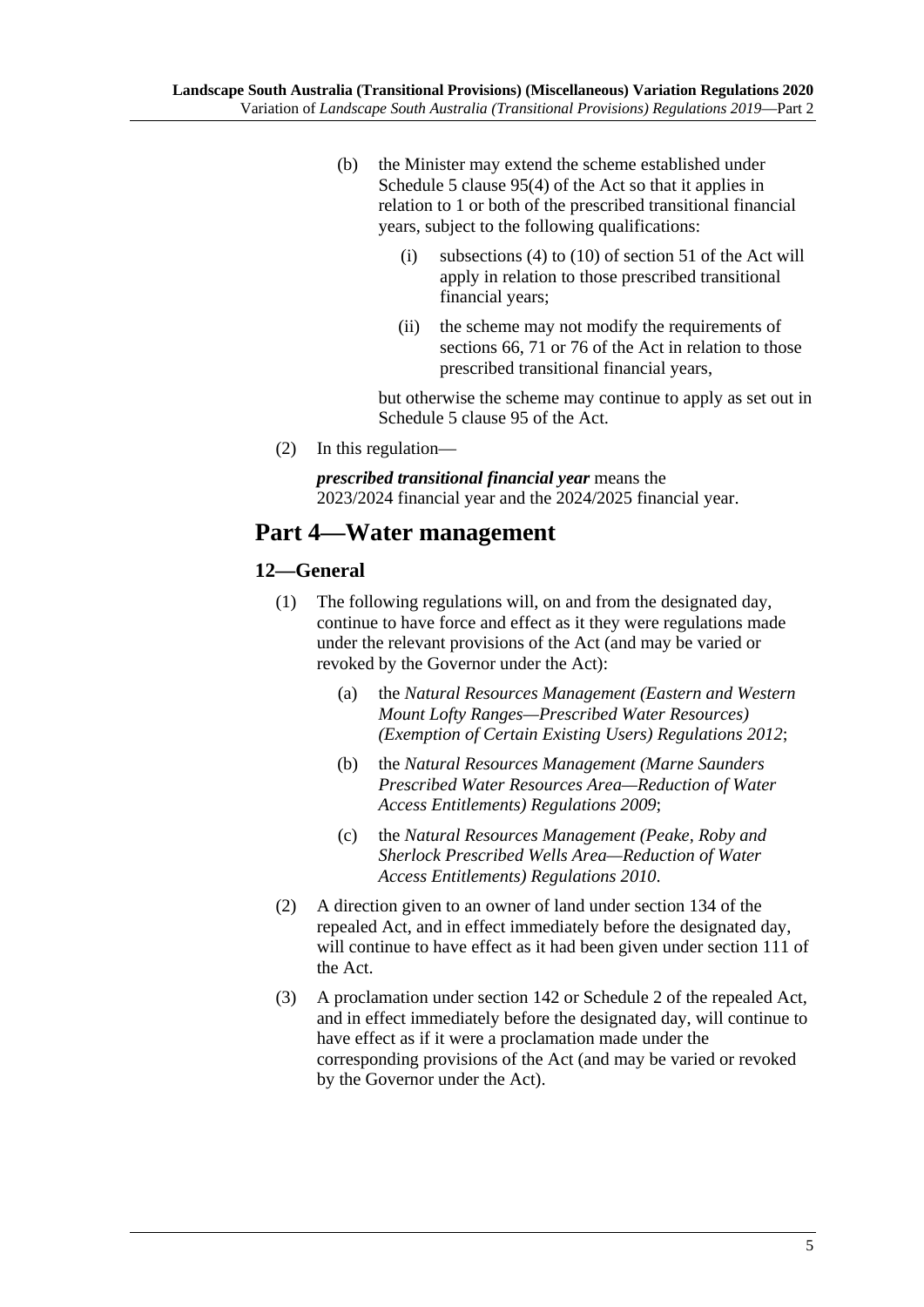- (4) A determination of the Minister under section 146(4) of the repealed Act, and in effect immediately before the designated day, will continue to have effect as if it had been made under the corresponding section of the Act (and may be varied by the Minister under the Act).
- (5) A procedure established by the Minister in relation to applications for licences under section 147(2) of the repealed Act, as in effect immediately before the designated day, may continue to have effect under section 122 of the Act.
- (6) A determination of the Minister under section  $152(7)(b)$  of the repealed Act, or any policy established by the Minister for the purposes of that section, and in effect immediately before the designated day, will continue to have effect as if it had been made under the corresponding section of the Act.
- (7) A requirement, direction, approval, specification or determination of the Minister under Part 3 of the *[Natural Resources Management](http://www.legislation.sa.gov.au/index.aspx?action=legref&type=act&legtitle=Natural%20Resources%20Management%20(Financial%20Provisions)%20Regulations%202005)  [\(Financial Provisions\) Regulations](http://www.legislation.sa.gov.au/index.aspx?action=legref&type=act&legtitle=Natural%20Resources%20Management%20(Financial%20Provisions)%20Regulations%202005) 2005*, and in effect immediately before the designated day, will continue to have effect as if it had been made under the corresponding regulations under the Act (and may be varied by the Minister on or after the designated day as the Minister thinks fit).
- (8) A direction under regulation 20 of the *[Natural Resources](http://www.legislation.sa.gov.au/index.aspx?action=legref&type=act&legtitle=Natural%20Resources%20Management%20(General)%20Regulations%202005)  [Management \(General\) Regulations](http://www.legislation.sa.gov.au/index.aspx?action=legref&type=act&legtitle=Natural%20Resources%20Management%20(General)%20Regulations%202005) 2005*, and in effect immediately before the designated day, will continue to have effect as if it had been made under the corresponding regulations under the Act (and in the case of a direction of the Chief Officer, that will be taken to be a direction of the Chief Executive, and any such direction may be varied on or after the designated day).
- (9) In this regulation—

*designated day* means the designated day under Schedule 5 clause 101 of the Act.

## **13—Bundled water licences**

- (1) A quantity of water included as part of a water licence, as determined under a water allocation plan or section 164N of the repealed Act or section 155 of the Act, and as referred to in Schedule 5 clause  $102(1)(b)$  of the Act, may be taken to be a water access entitlement (and may then be transferred or otherwise dealt with as a water access entitlement under the Act).
- (2) A water allocation plan is not required to comply with the requirements of section  $53(1)(c)$  and (d) of the Act in relation to a prescribed water resource under Schedule 5 clause 102 of the Act.
- (3) A water allocation plan that relates to a prescribed water resource under Schedule 5 clause 102 of the Act may be reviewed or amended without the need to make provision for—
	- (a) a matter referred to in section  $53(1)(c)$  or (d) of the Act; or